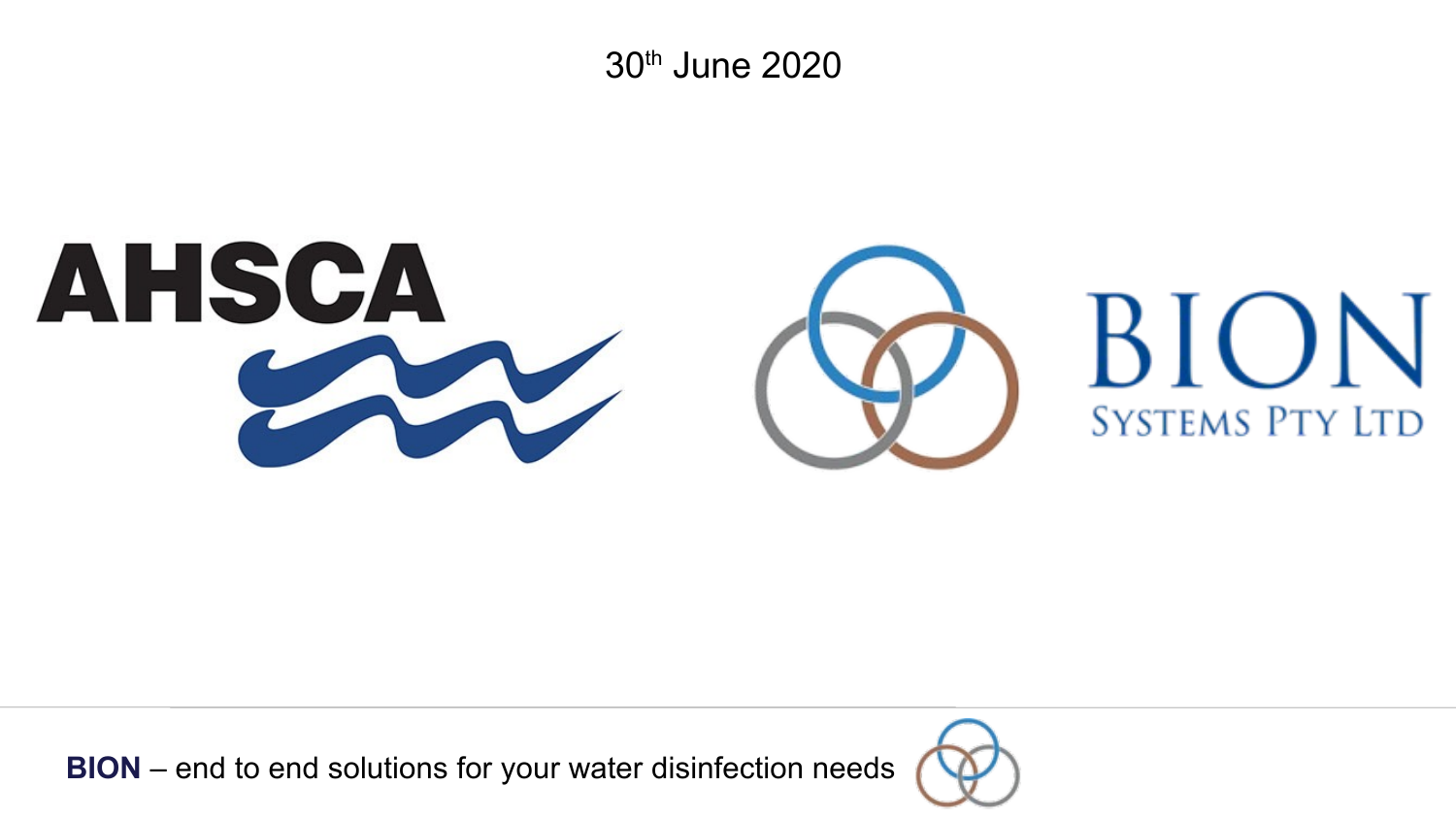

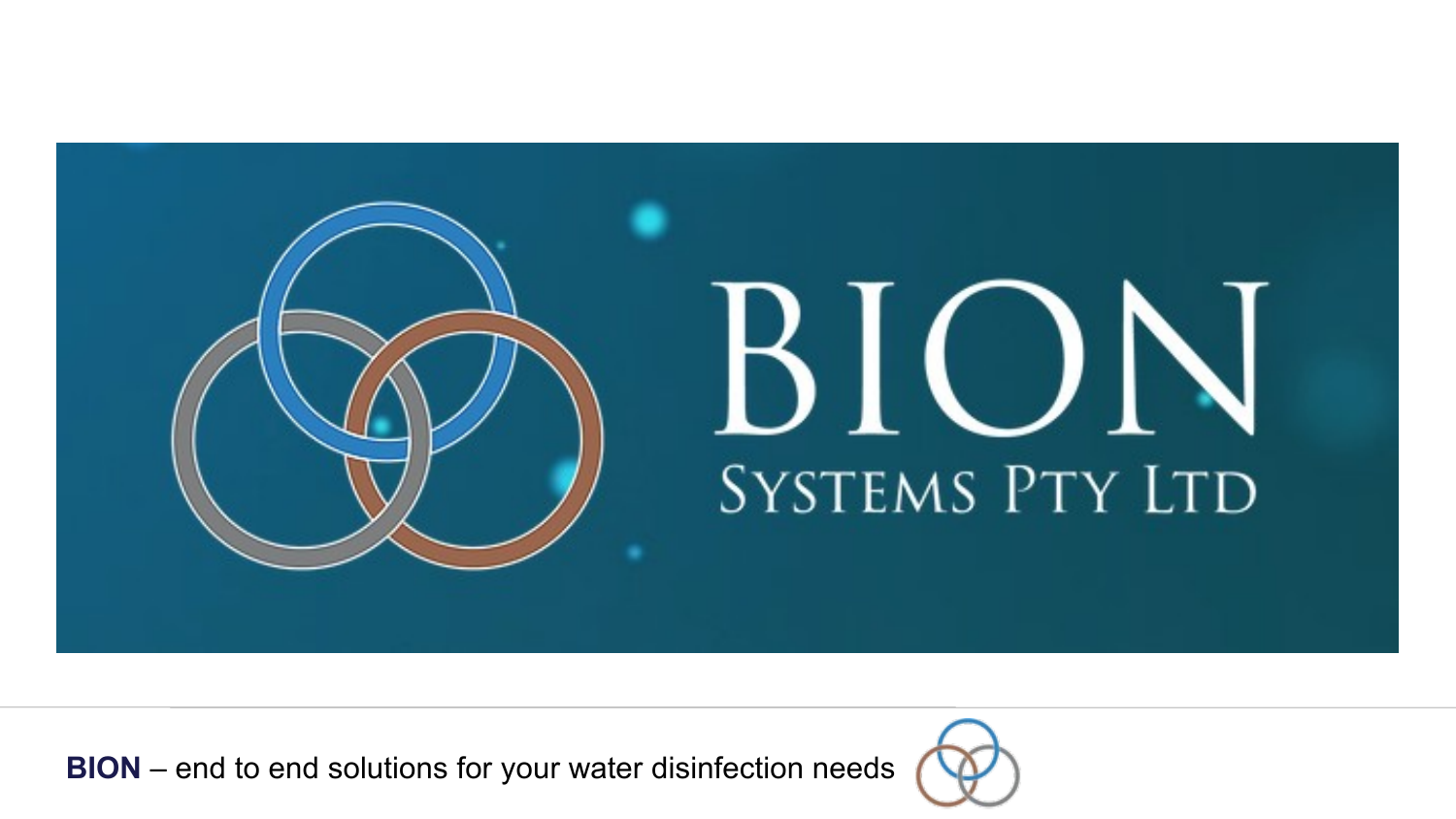## **Water Distribution Health**

## **After COVID**

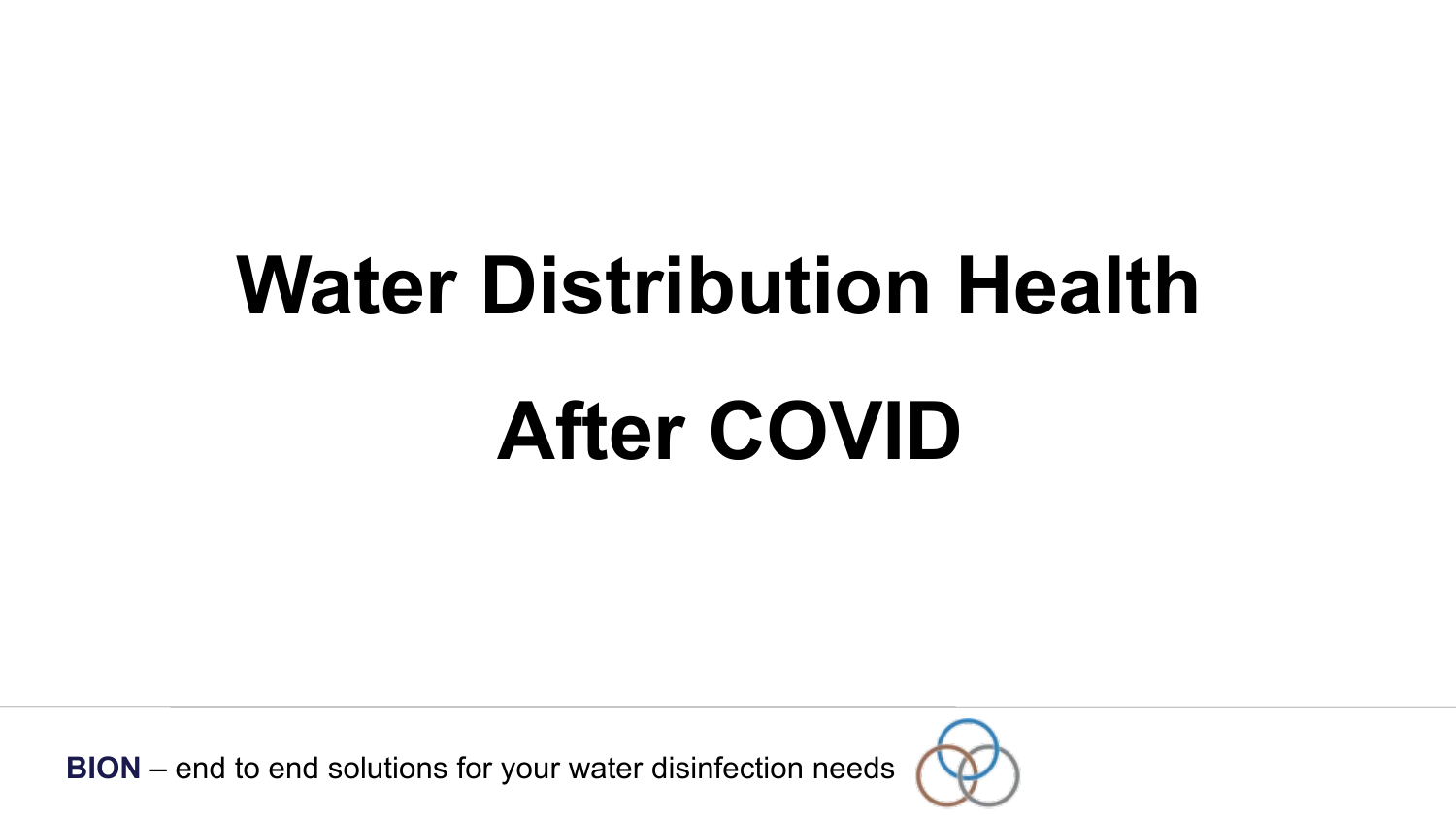

Many government departments and regulatory bodies have identified risks associated with buildings being left dormant.

ABCB Water Services Association American Water Works Association ESCMID (European)

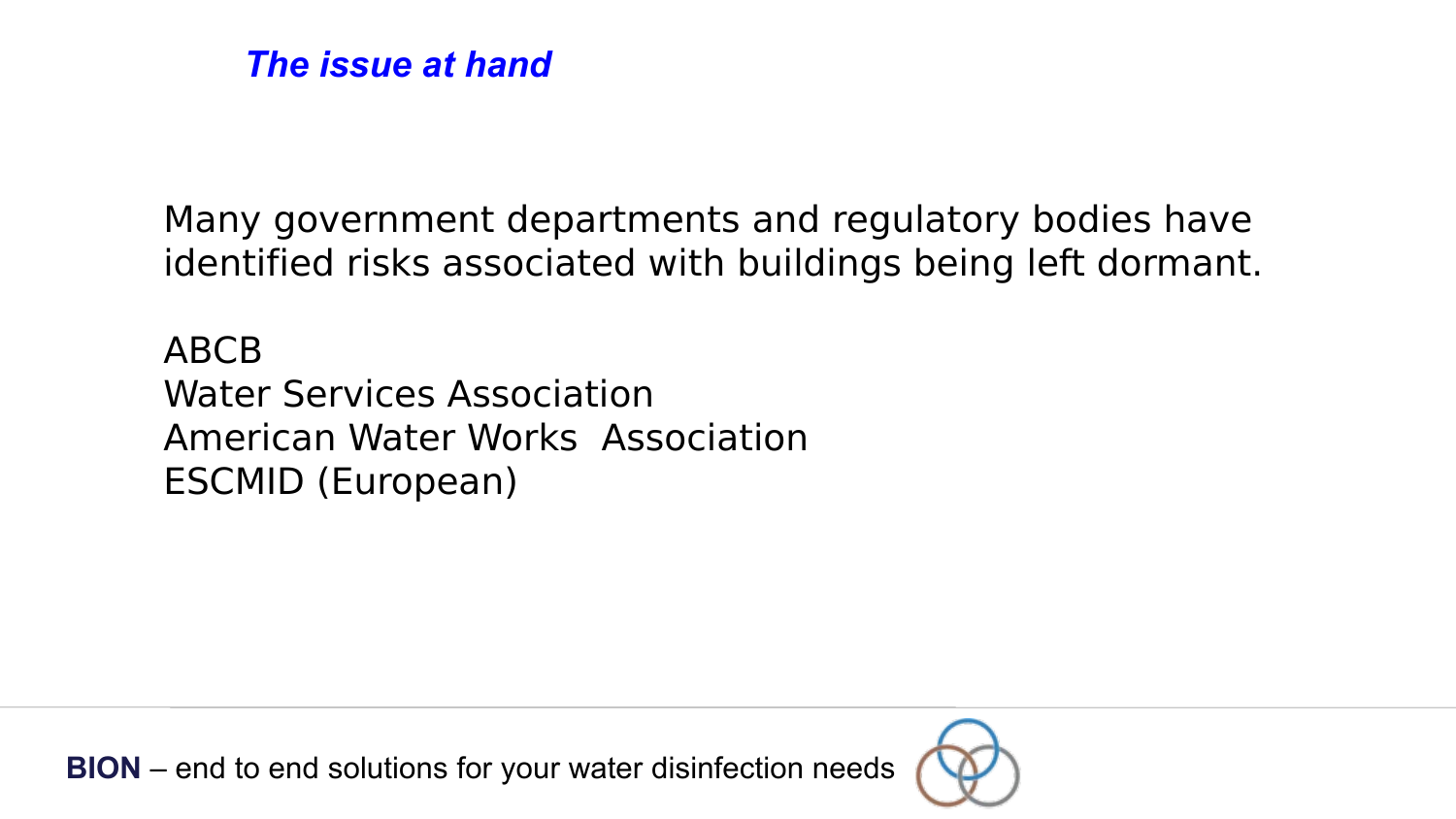

Since the COVID lock down, many buildings have been disused or underutilised.

This leads to no/low water flows in the WDS, creating stagnation.

Stagnation creates the perfect environment for bacterial proliferation.

Why?

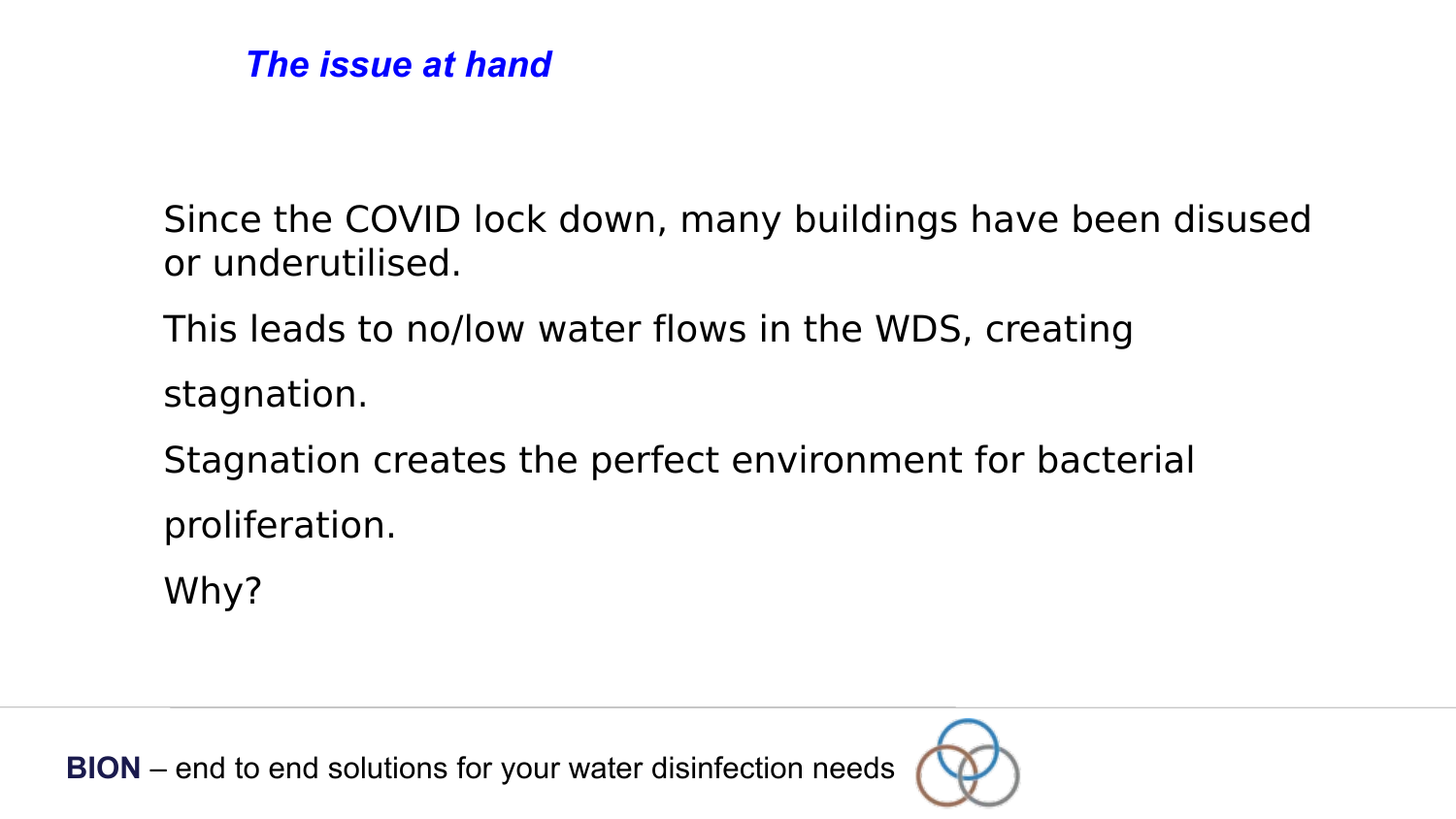#### *The issue at hand*

Stagnation creates the perfect environment for bacterial proliferation.

Why?

Stagnant water has low oxygen levels and no oxidising biocide present.

Oxygen is consumed within the WDS and not replaced.

Oxidising biocides (chlorine) react and break down – Again, not replaced

This leads to the perfect opportunity for biofilm growth

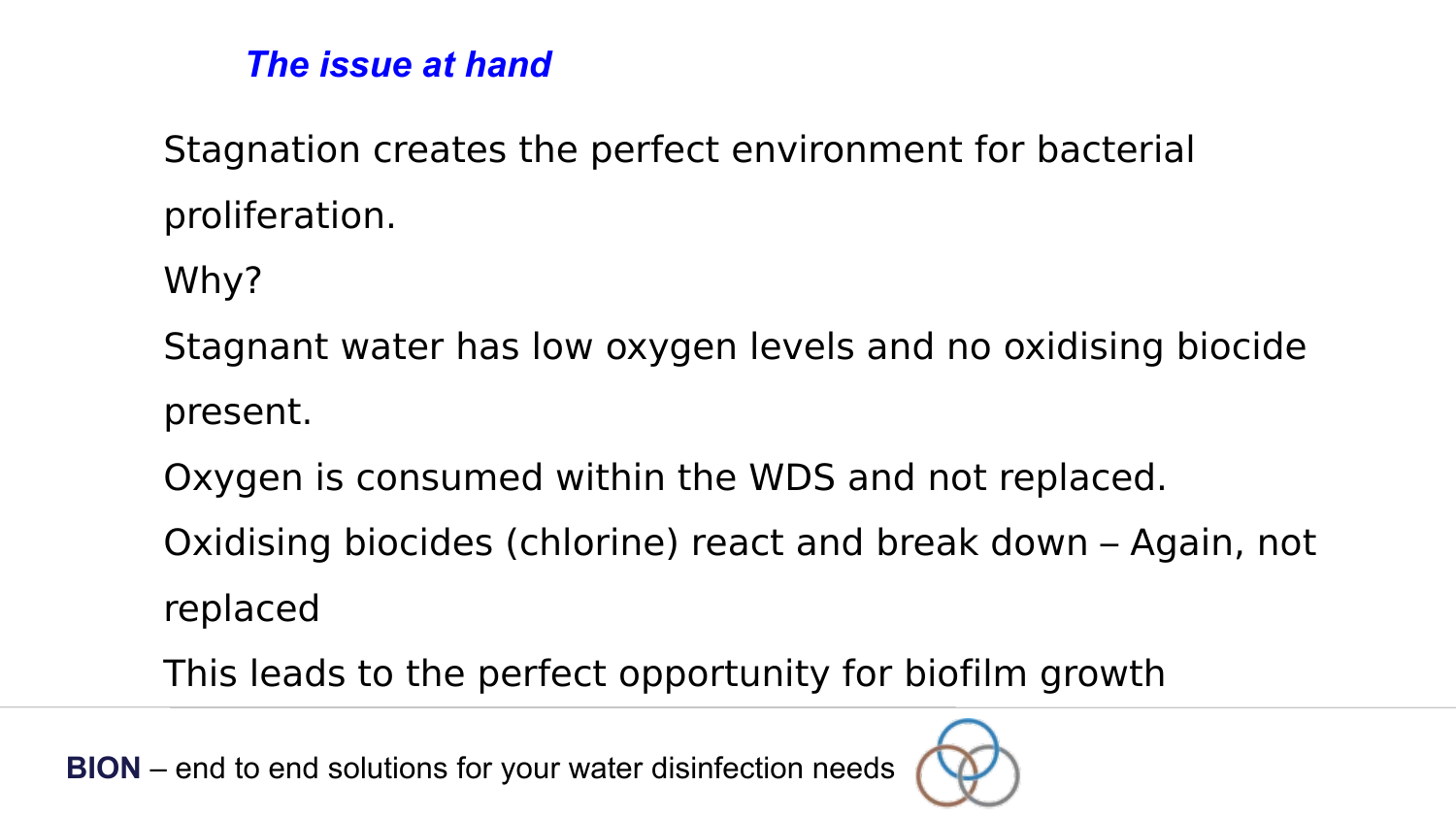### Five Stages of biofilm development



Stage 1 Initial attachment Stage 2 Irreversible attachment Stage 3 **Maturation** Stage 4 Advanced maturation Stage 5 Dispersion CYCLE repeats

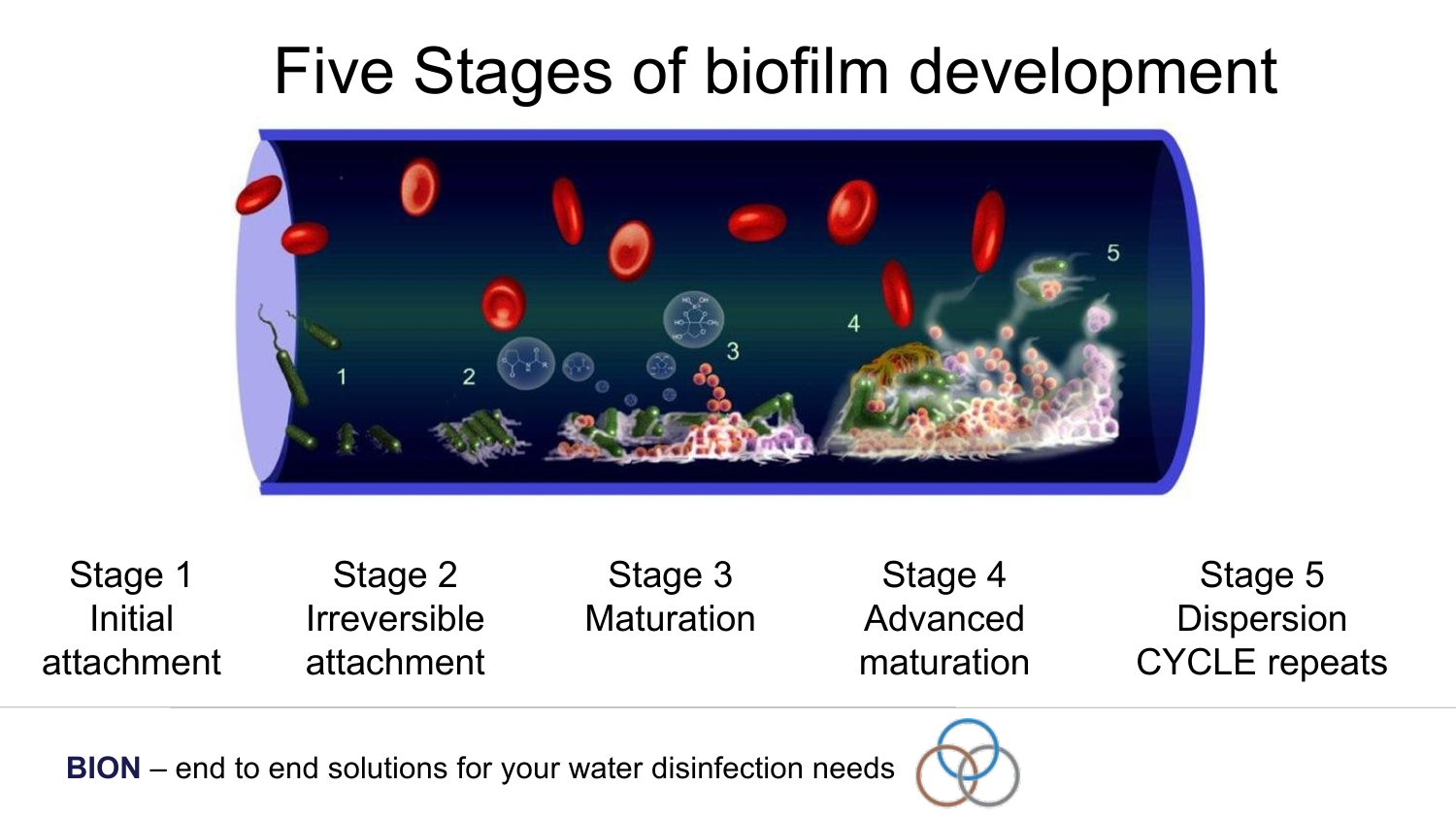#### *The issue at hand*

The second part of this issue:

Opportunistic bacterium (Pseudomonas, Legionella, etc) find it much easier to attack people with a reduced immune response.

- Older people
- Babies
- Persons with pre-existing health conditions
- People who don't exercise, drink, smoke, use recreational drugs, poor diet
	- **AND**

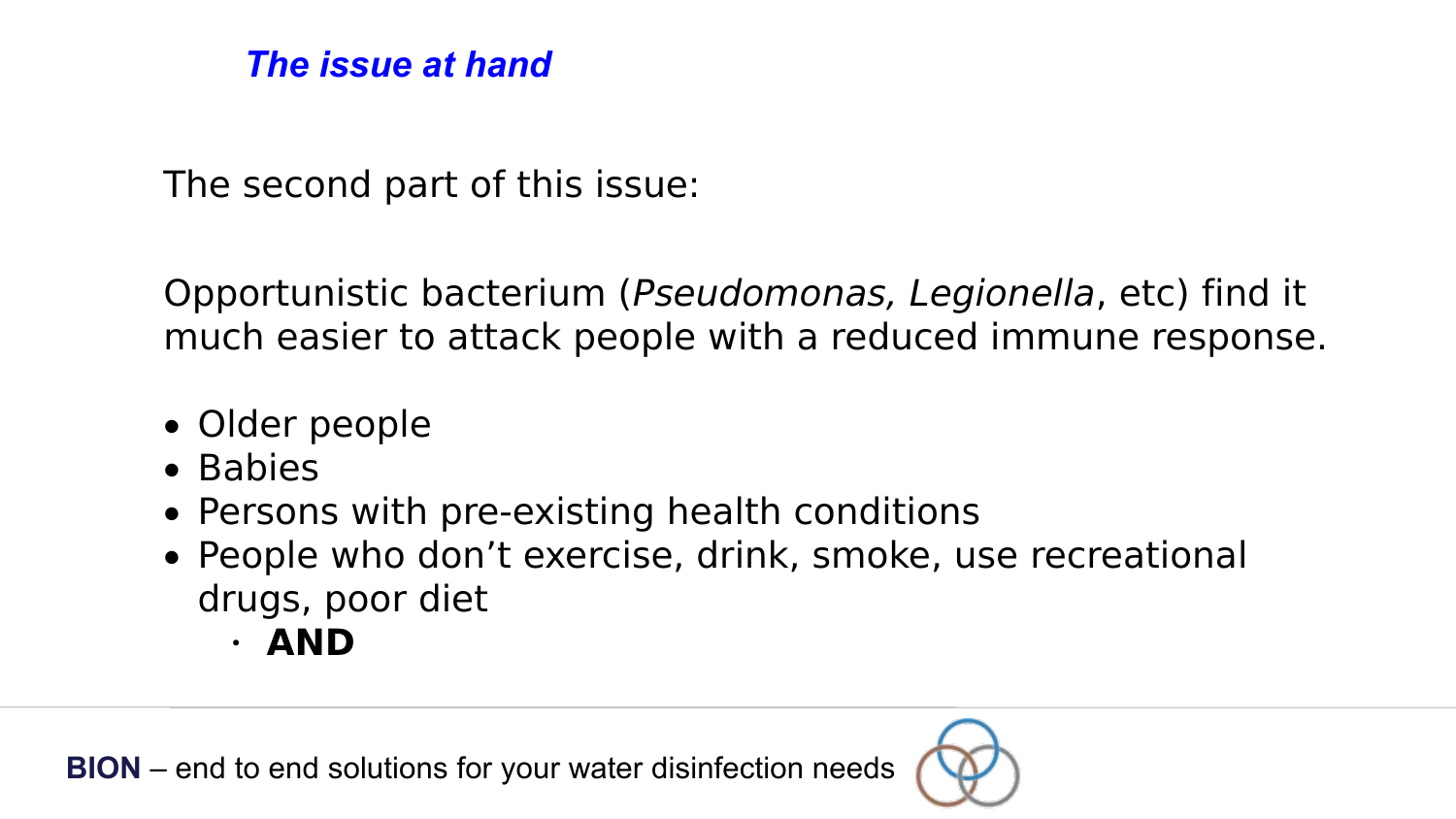#### *The issue at hand*

The second part of this issue:

Opportunistic bacterium (Pseudomonas, Legionella, etc) find it much easier to attack people with a reduced immune response.

#### **AND**

- Do not come in regular contact with stray RNA
- Excessive use of sterilants.

Meaning?

**People in isolation, continually sterilising themselves and surfaces they touch have a weakened immune system!**

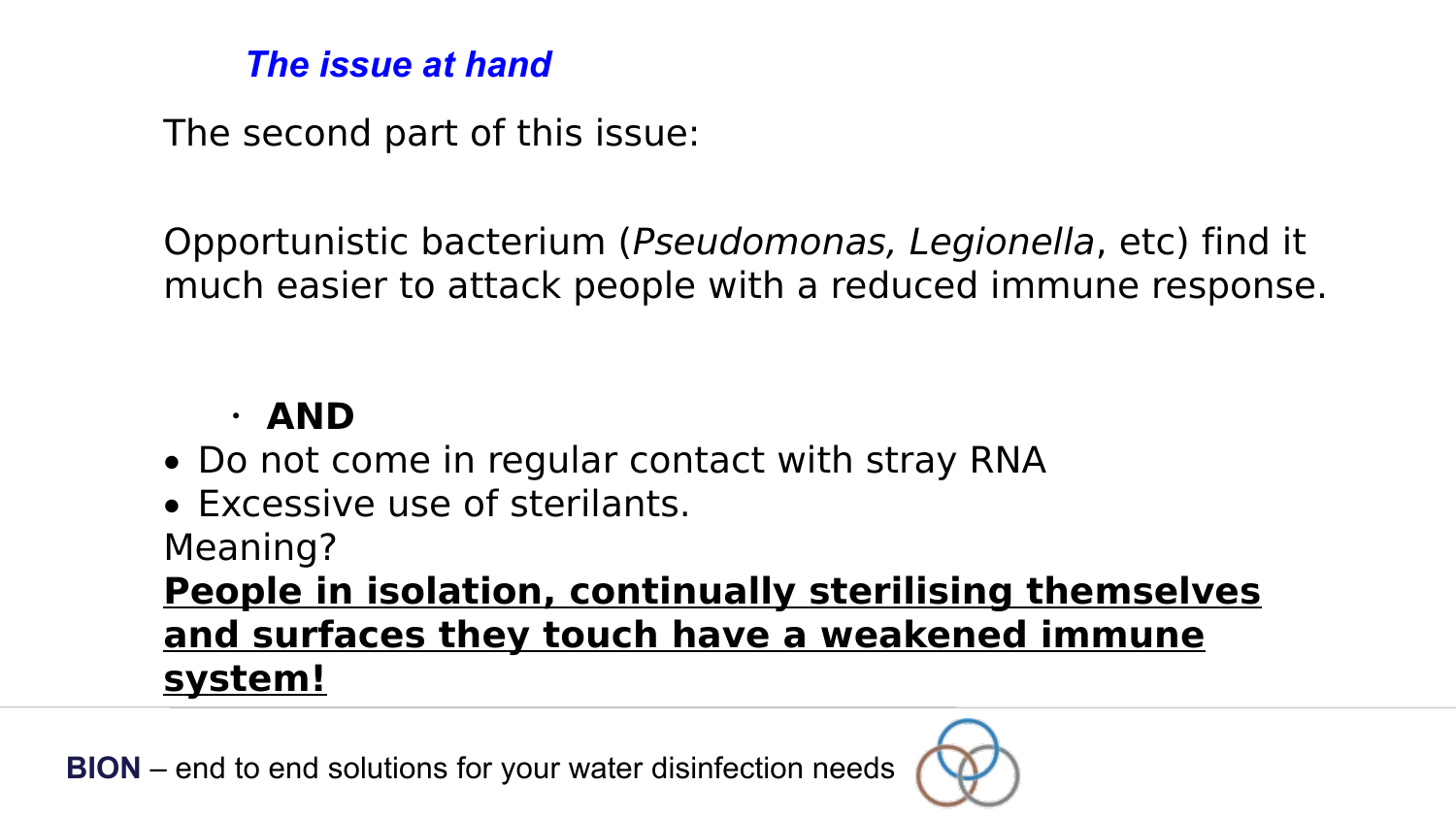

Wrapping this section up:

People with heighten risk of infection, then go back into highly infected buildings.

Greatly increased opportunity for illness in the community

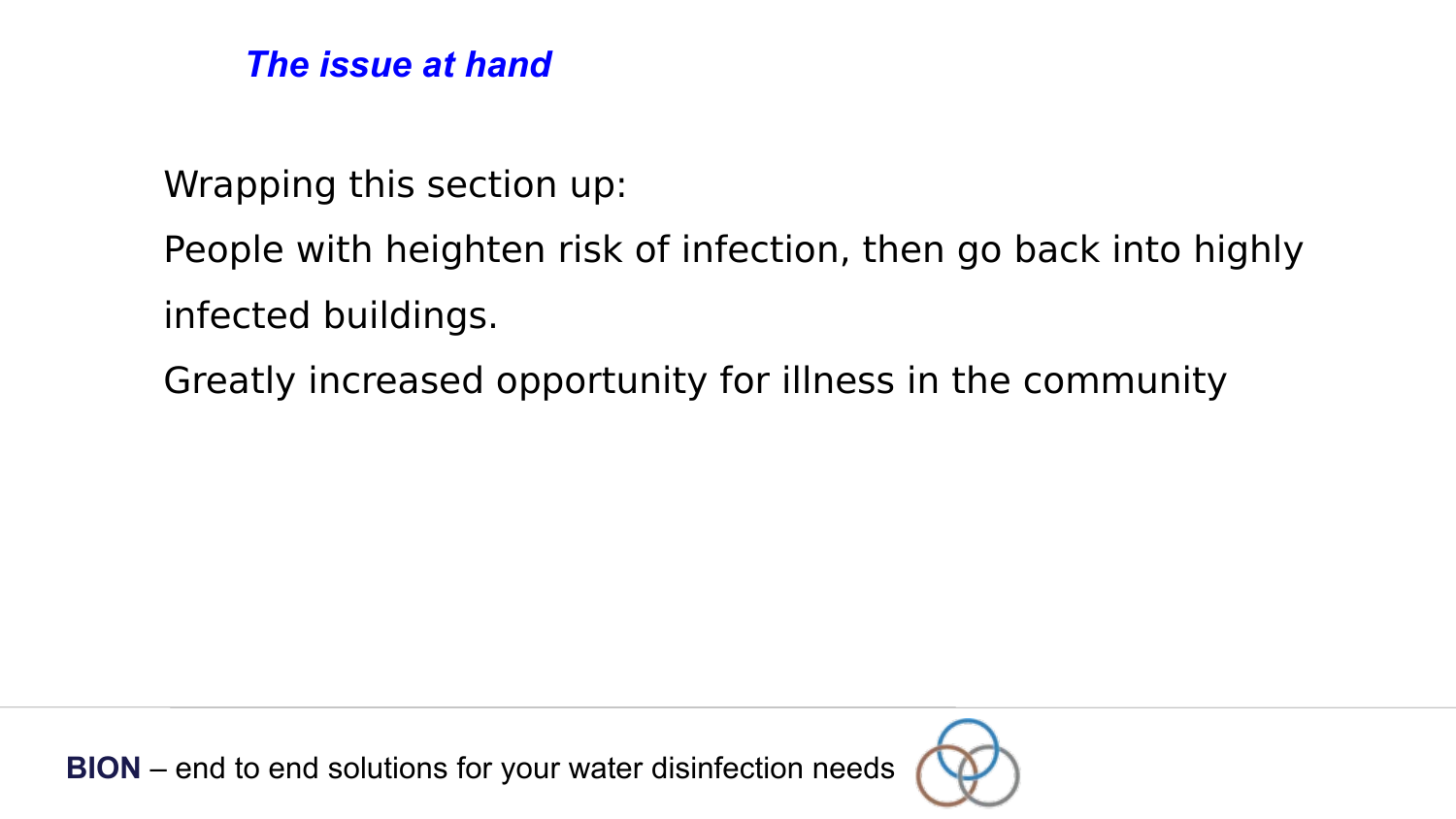First Step:

Water testing – Find out what is going on.

Need micro & chemistry tests.

To get a true picture of general health of the WDS, test BEFORE

flushing or other remediation work is carried out.

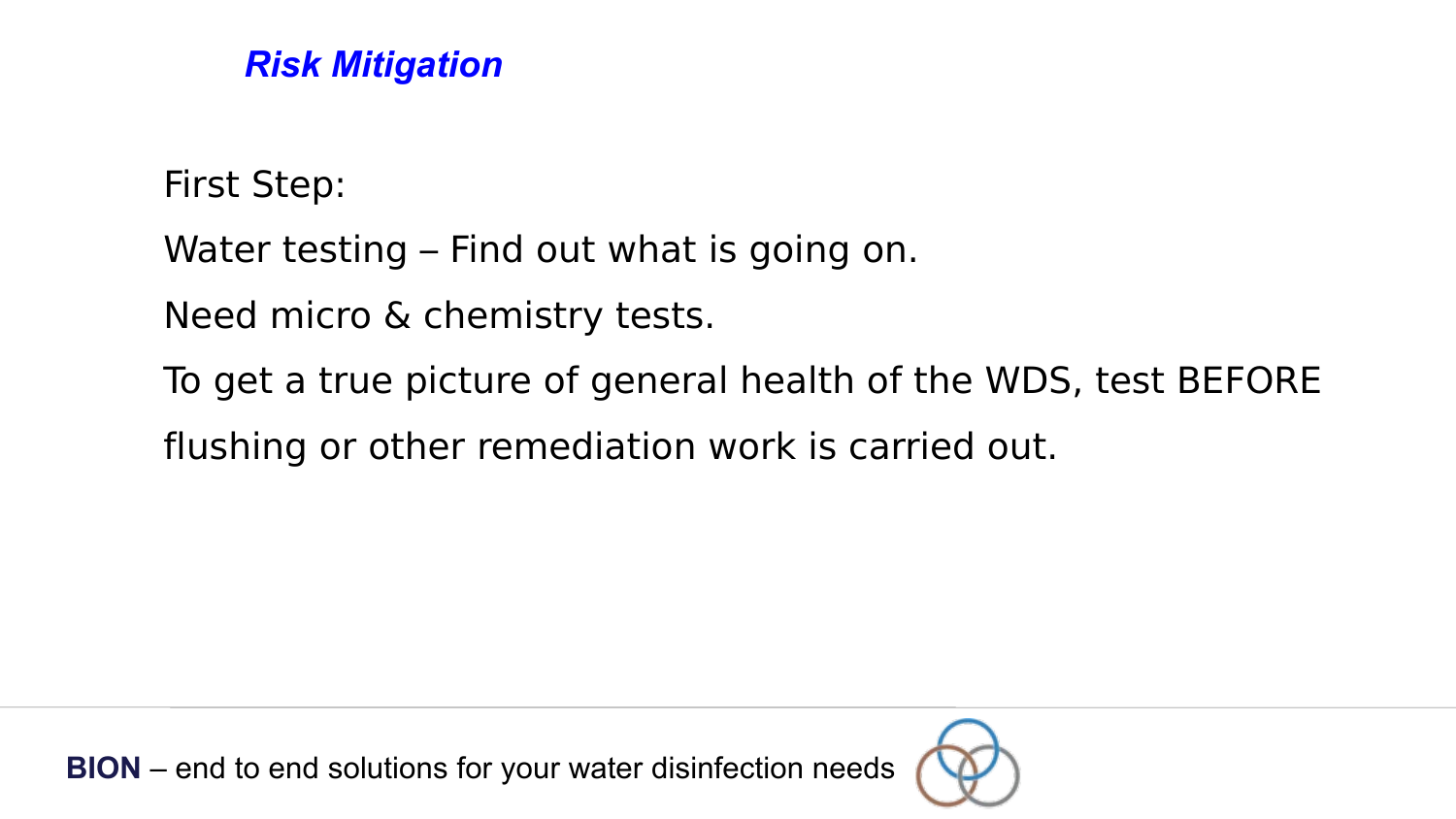#### **Chemistry**

- $\bullet$  pH
- Electrical

**Conductivity** 

- Total Alkalinity
- Total Hardness
- Chlorine Free
- Chlorine Combined

#### Microbiology

• HCC

- Heterotrophic Colony Count
- L. pneumophila
- L. spp non pneumophila
- Total Legionella
- Pseudomonas spp

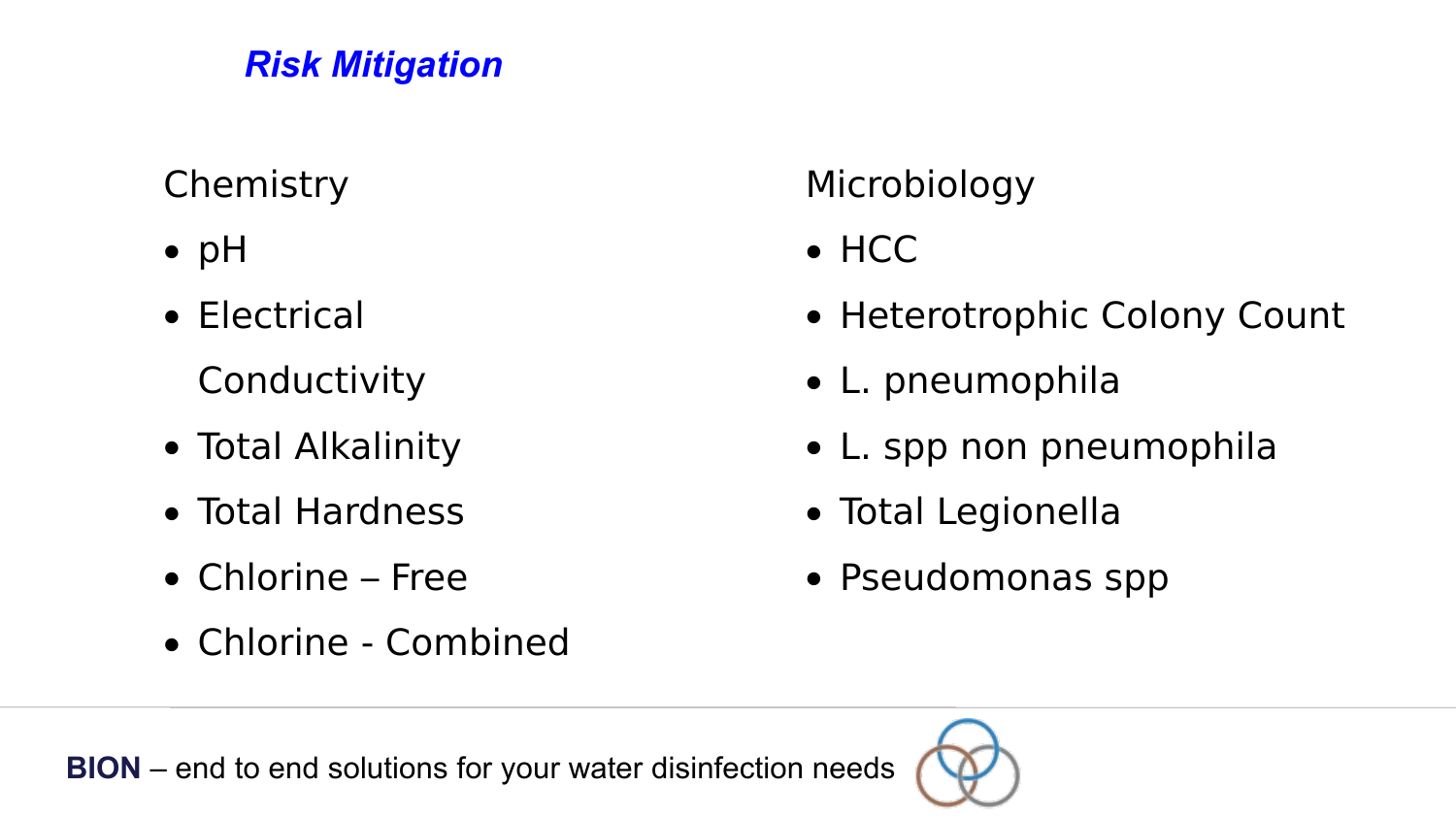

Ensure the persons carrying out the sampling and testing are competent. Chemistry testing needs to be done onsite Microbiology is done off site – at a laboratory If samples are not taken correctly, they will give invalid results Likewise, if onsite testing is not performed correctly, is a waste of time

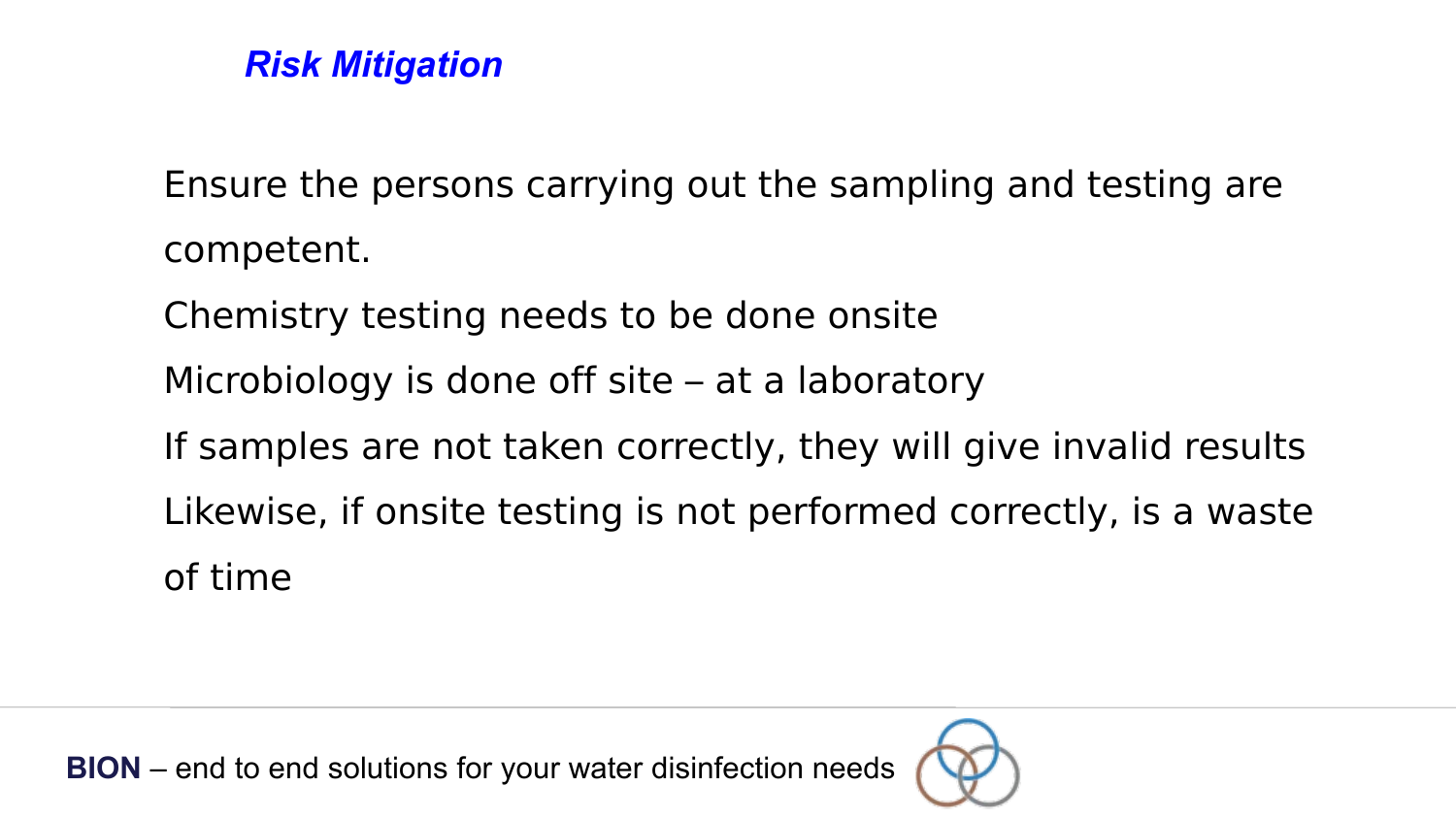

- After the results come in:
- Deciding what to do...........
- The recommendation is to flush for a minimum of 30 minutes.
- The reality is that flushing is more of a feel good, or tick box exercise.
- It fixes the symptoms NOT the issue.
- It \***may**\* reduce the planktonic organisms in the WDS but will have no or very little effect on the sessile organisms in the biofilm.

Within hours the biofilm will have reinfected the water in the system

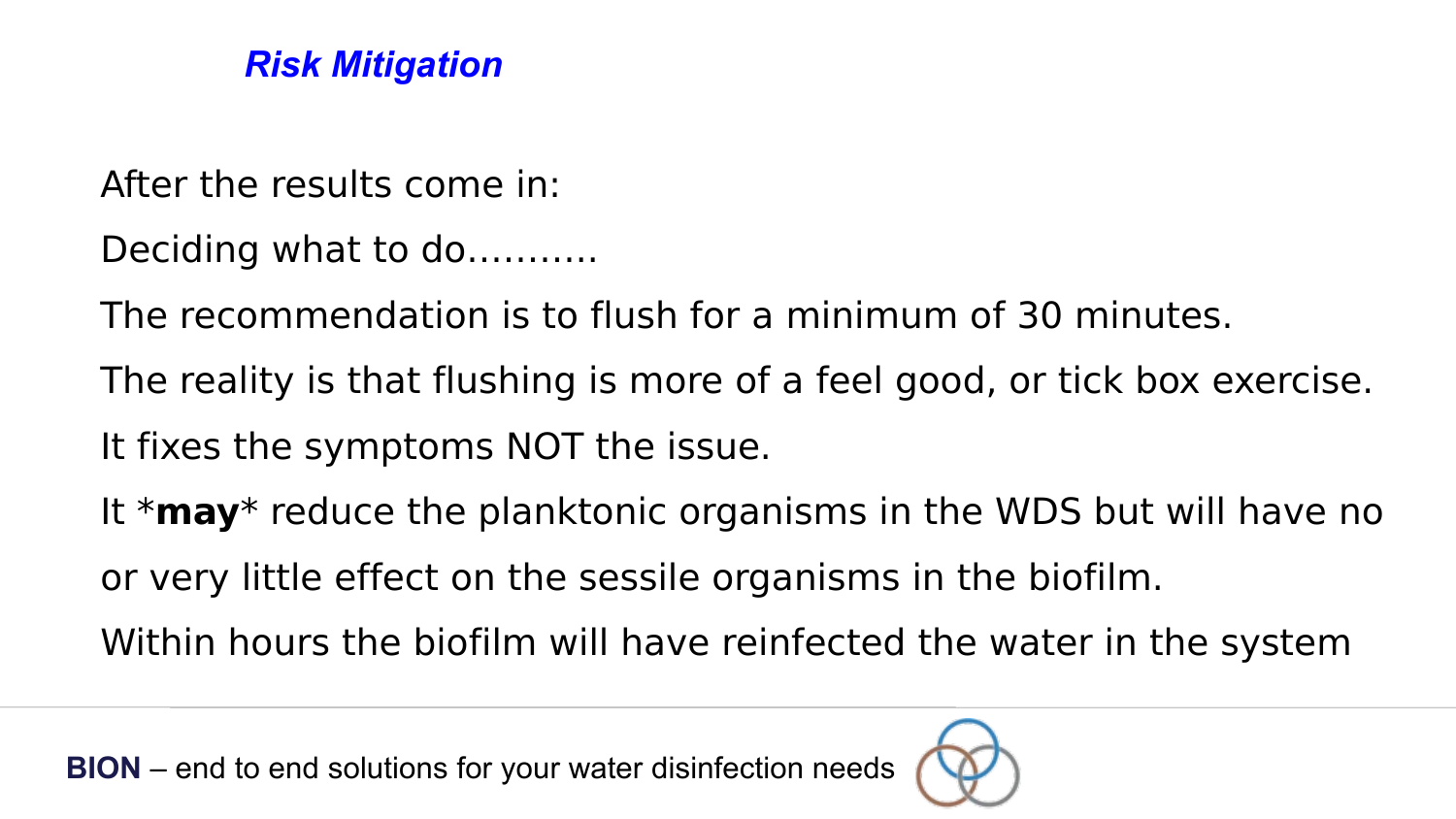After the results come in:

What needs to be done to the WDS is dependant on the results of the testing.

Most important:

Understanding and interpreting the results.

Get assistance with understanding the results of the testing. – To a

skilled person the results will be like a road map, giving a clear

indication of where to go and getting you safely to the destination.

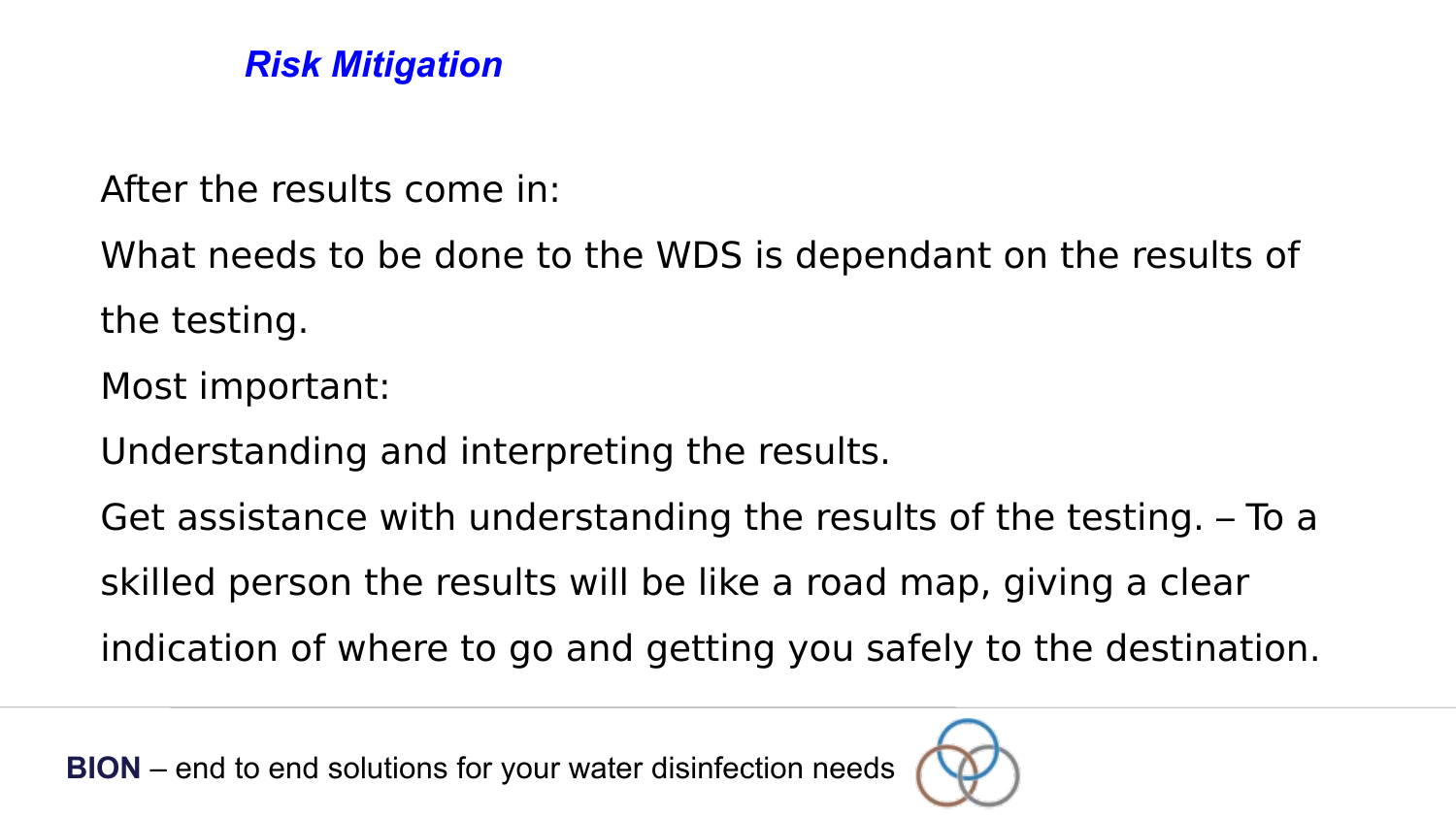



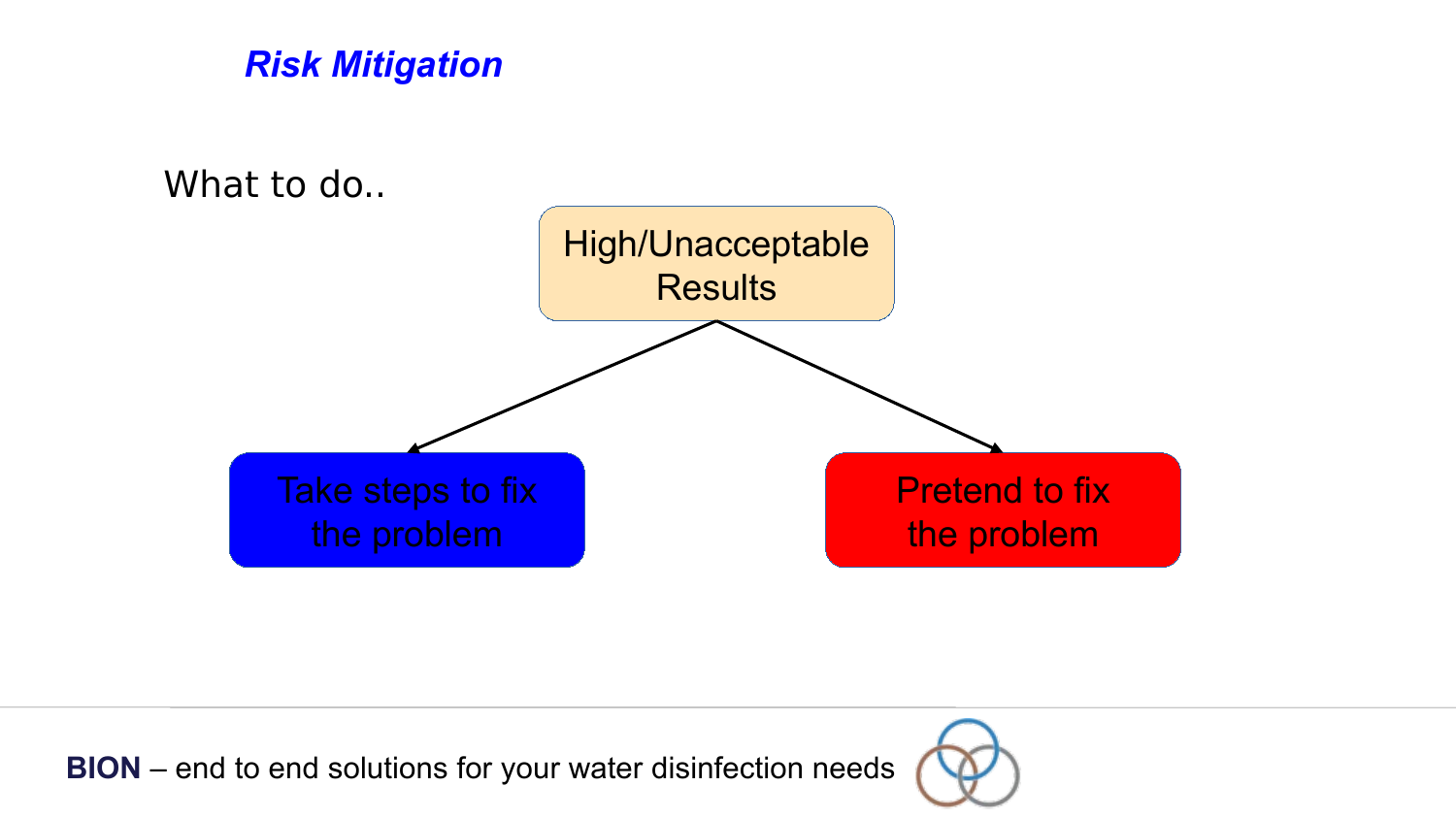We will only discuss fixing the problem!

Short term

- Carry out remediation works recommended, chemical disinfection. Use dose points installed in beginning of WDS.
- Remember anything you do is a temporary fix. Even a severe chemical dose will not remove the biofilm.

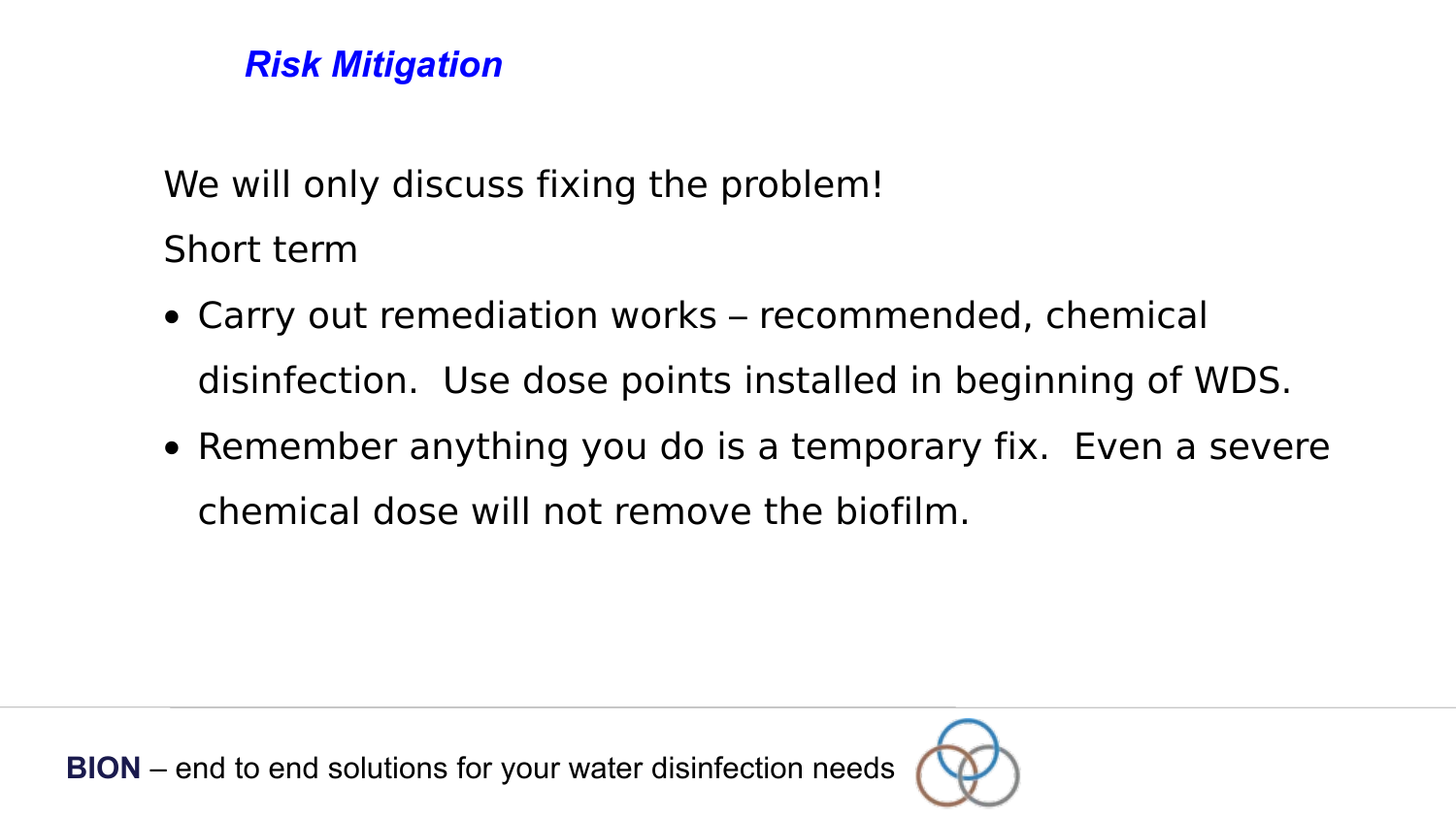

We will only discuss fixing the problem!

Long term

Install a recognised method a systemic + residual disinfection.

Get a Water Risk Management Plan written.

Regular follow up testing to make sure the plan is being adhered to.

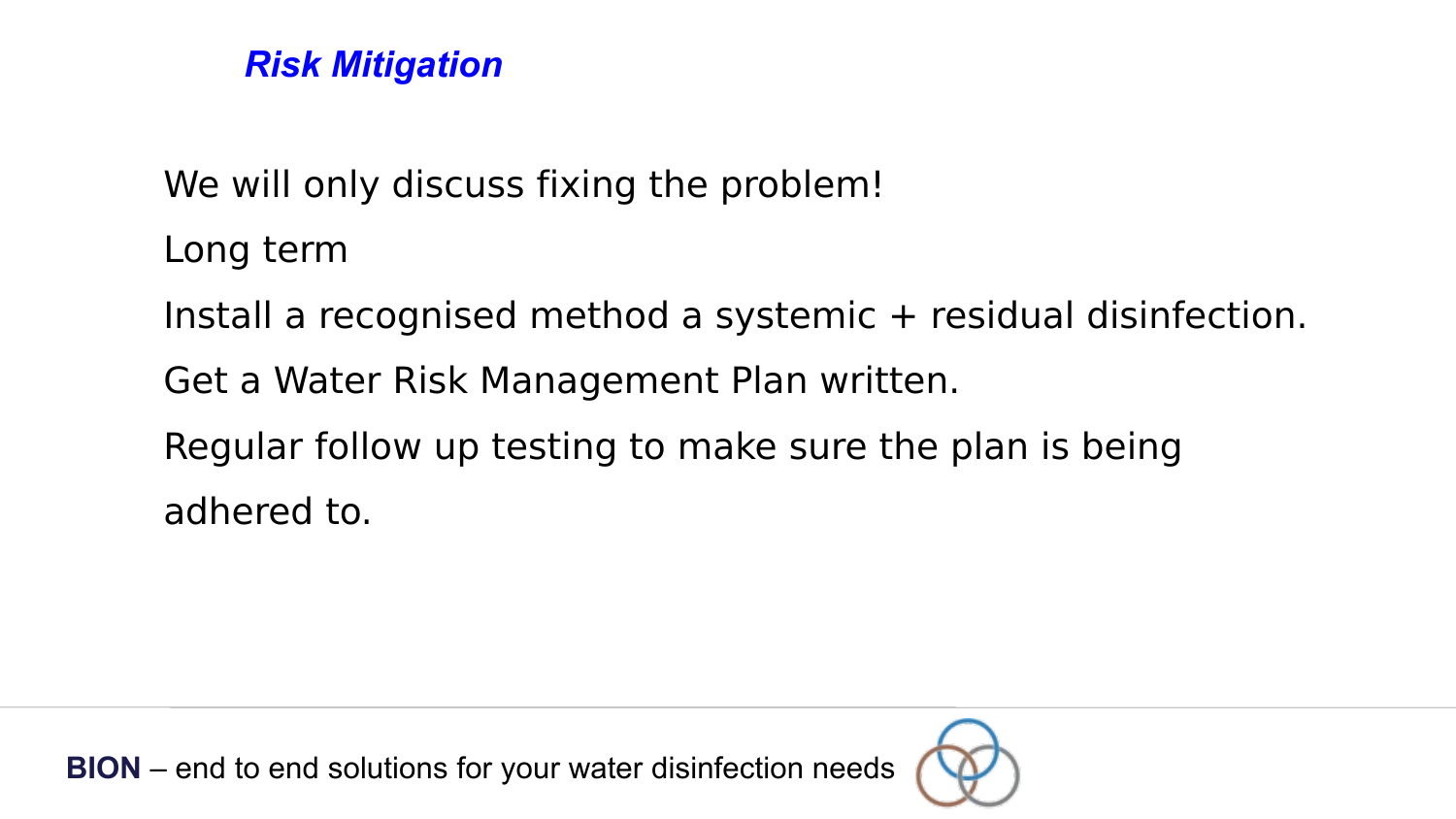### **Water sampling and testing course available on line at:**

## **https://widereach.com.au**